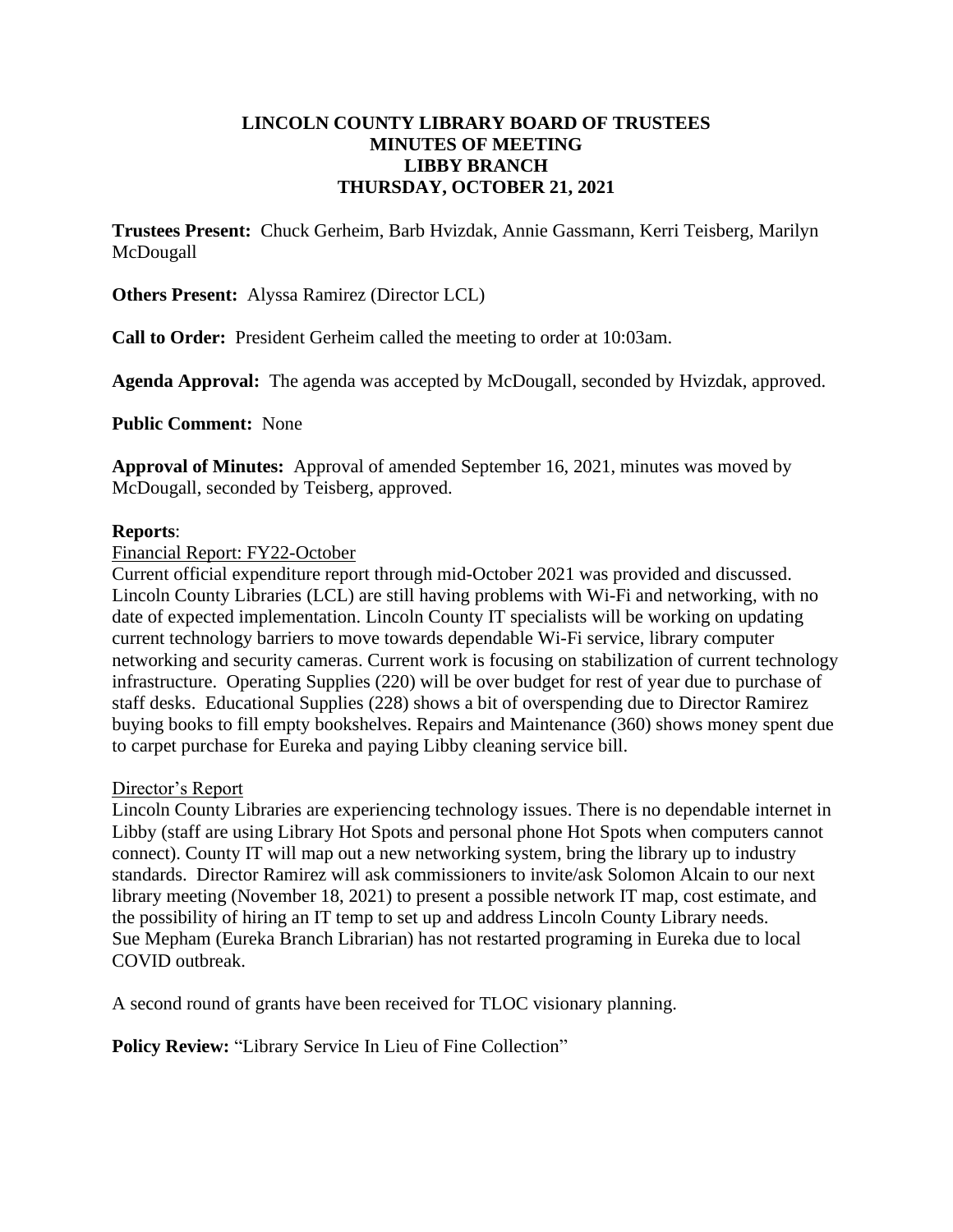This policy was reviewed and discussed. Director Ramirez will work with this policy and combine the idea of utilizing local community service programs with library needs and opportunities and present at the December meeting.

## **Old Business**:

## Strategic Goals Update:

The LCL Strategic Goals were discussed and further outlined. Director Ramirez will update the Strategic Direction for the December meeting and have action items outlined for FY22.

## **Establish Financial Stability**

- 1. Explore Supplemental Funding
	- a. Pursue grants with help of grant writer
- 2. Develop a Capital Improvement Plan
	- a. Establish a Capital Improvement Fund and allocate money to fund
- 3. Explore increasing library mils
	- a. Speak to other libraries about success/defeats in elections

# **Maintain Exemplary Services**

- 1. Enable staff to better meet community needs
	- a. Develop a monthly training schedule and topics
	- b. Connect staff virtually via Teams, Outlook, etc.
	- c. Outline professional development plan for each staff position
- 2. Implement programs that encourage involvement at all levels
	- a. Continue to build partnerships with local organizations
	- b. Support and involve the library in community programs and events
- 3. Better promote library services to the community
	- a. Develop a social media policy (how to guide to interacting on social media)
	- b. Develop a Brand Guide and train staff
	- c. Explore alternate forms of communications & promoting core library services (monthly/quarterly newsletter, YouTube channel, blog on website, more paid advertising in newspaper, publicity calendar)
	- d. Explore options to promote core library services
- 4. Evolve collection management
	- a. Define non-traditional items for checkout (framed pictures)
- 5. Improve courier service

# **Develop a Facilities Master Plan**

- 1. Increase safety and security
	- a. Update Emergency Disaster Plan
	- b. Install security system at all branches
- 2. Investigate emerging technologies
	- a. Update technology infrastructure at all branches
	- b. Assess the use of technology within the library field and identify future application to LCL.
- 3. Refresh interior and exterior for branch buildings
	- a. Update interior of Eureka building for multifunctional use
	- b. Assess exterior of Troy building for improvements
	- c. Investigate technologies for energy efficiency
- 4. Investigate effective open hours for all branches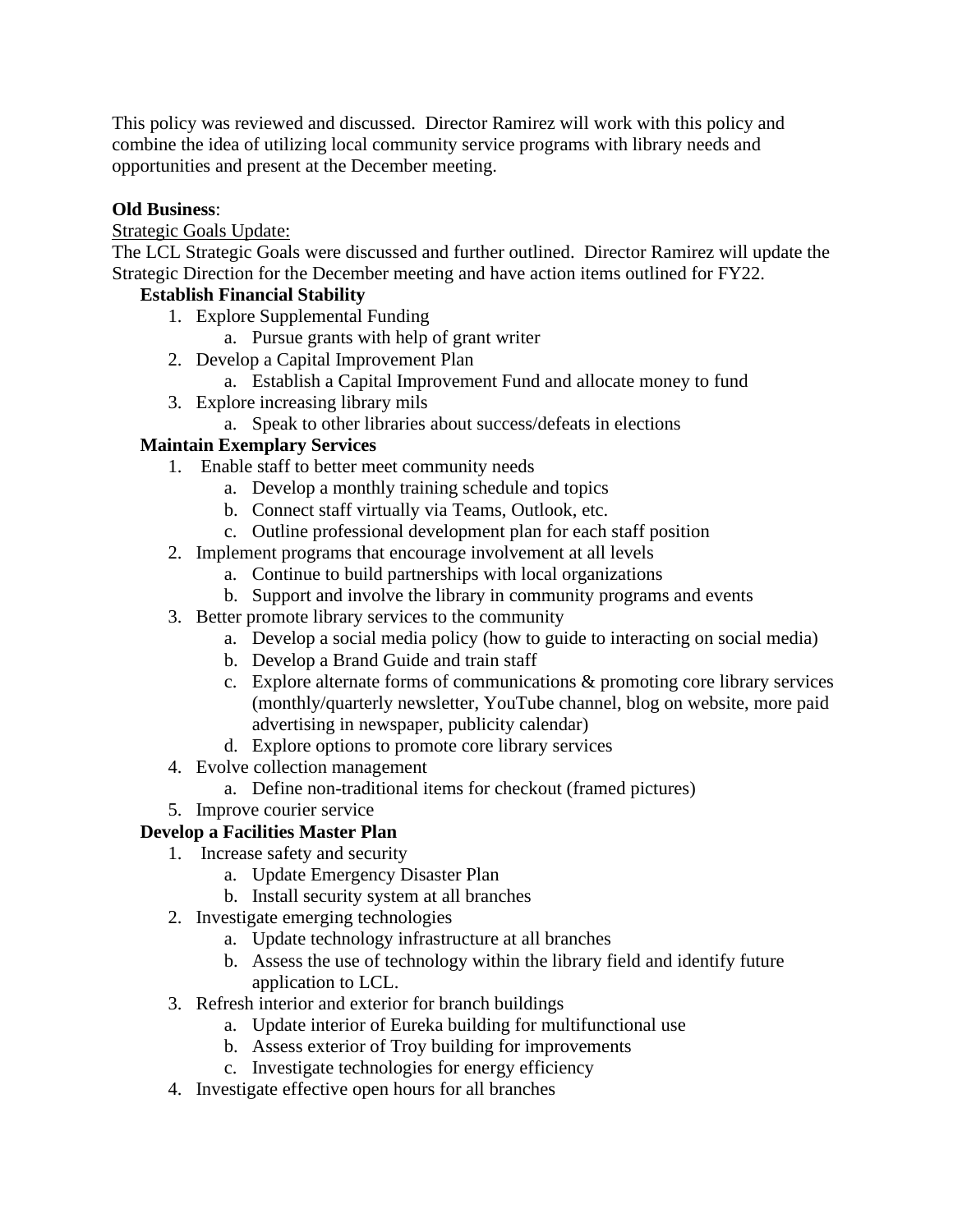# FY22 Calendar McDougall made motion to approve calendar, seconded by Teisberg, approved

# **Closed Session:**

**Next Meeting**: Scheduled for November 18, 2021 at 10 am at Troy Branch.

**Meeting Adjourned**: McDougall moved to adjourn the meeting at 12:14pm, seconded by Gassmann, approved.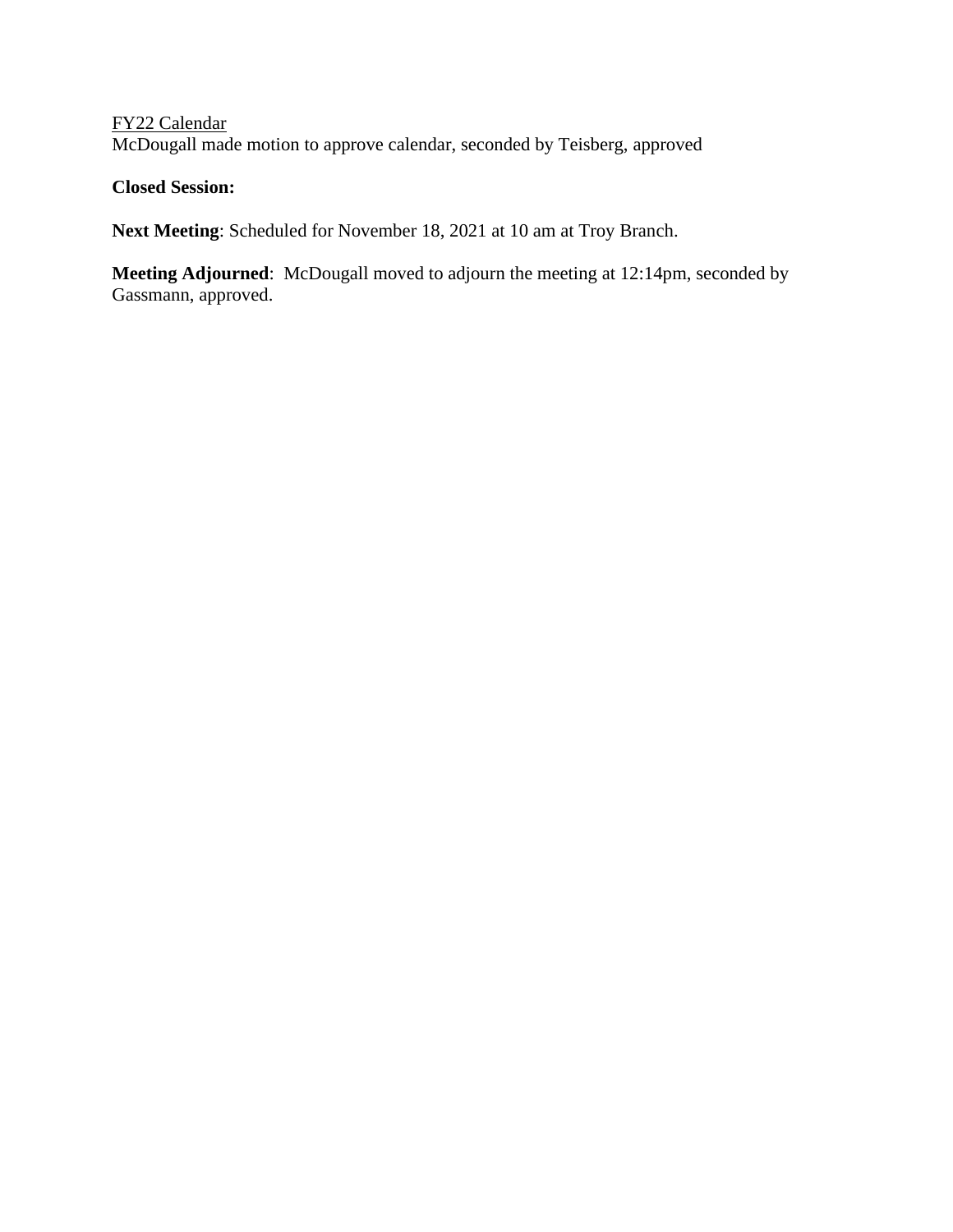# FY2021-2022 Expenditure Budget Report

|                                       |             | <b>Budgeted</b> | Spent         |             |               | Remaining  | 8%   |
|---------------------------------------|-------------|-----------------|---------------|-------------|---------------|------------|------|
| 110 Salaries and Wages                | S           | 245,400.00      | $\mathsf{\$}$ | 57,190.93   | \$            | 188,209.07 | 23%  |
| 140 Employer Contributions            | \$          | 46,300.00       | $\mathsf{\$}$ | 11,286.64   | \$            | 35,013.36  | 24%  |
| 148 EBMS Insurance                    | \$          | 28,600.00       | \$            | 5,064.75    | \$            | 23,535.25  | 18%  |
| 210 Office Supplies and Materials     | S           | 1,000.00        | $\mathsf{\$}$ | 88.63       | \$            | 911.37     | 9%   |
| 215 Technology Supplies and Materials | S           | 8,000.00        | \$            | 2,290.60    | \$            | 5,709.40   | 29%  |
| 220 Operating Supplies                | \$          | 3,500.00        | \$            | 3,668.03    | \$            | (168.03)   | 105% |
| 225 Recreation Supplies               | \$          | 1,500.00        | \$            | 93.06       | \$            | 1,406.94   | 6%   |
| 228 Educational Supplies              | \$          | 18,000.00       | $\mathsf{\$}$ | 7,953.56    | $\mathsf S$   | 10,046.44  | 44%  |
| 310 Communication and Transportation  | \$          | 1,500.00        | $\mathsf{\$}$ | 415.25      | $\mathsf{\$}$ | 1,084.75   | 28%  |
| 330 Publicity, Subscriptions          | \$          | 16,000.00       | $\mathsf{\$}$ | 9,832.96    | $\mathbb{S}$  | 6,167.04   | 61%  |
| 340 Utility Services                  | \$          | 18,000.00       | $\mathsf{\$}$ | 2,582.66    | \$            | 15,417.34  | 14%  |
| 360 Repairs & Maintenance Services    | \$          | 15,000.00       | $\mathsf{\$}$ | 11,067.85   | \$            | 3,932.15   | 74%  |
| 370 Travel                            | \$          | 2,000.00        | $\mathsf{\$}$ | 505.32      | \$            | 1,494.68   | 25%  |
| 380 Training Services                 | $\mathbf s$ | 500.00          | $\mathsf{\$}$ | 357.00      | \$            | 143.00     | 71%  |
| 512 Insurance                         | S           | 5,348.00 \$     |               | 5,348.00 \$ |               |            | 100% |
| 940 Machinery & Equipment             | \$          |                 |               |             | \$            |            |      |
| Totals                                | \$          | 410,648.00      | $\mathbb{S}$  | 117,745.24  | \$            | 292,902.76 | 29%  |
| State Aid                             |             |                 | \$            |             | \$            |            |      |
| Totals                                | S           | 410,648.00      | \$            | 117,745.24  | \$            | 292,902.76 | 29%  |

 $\!*$  as of 10/14/2021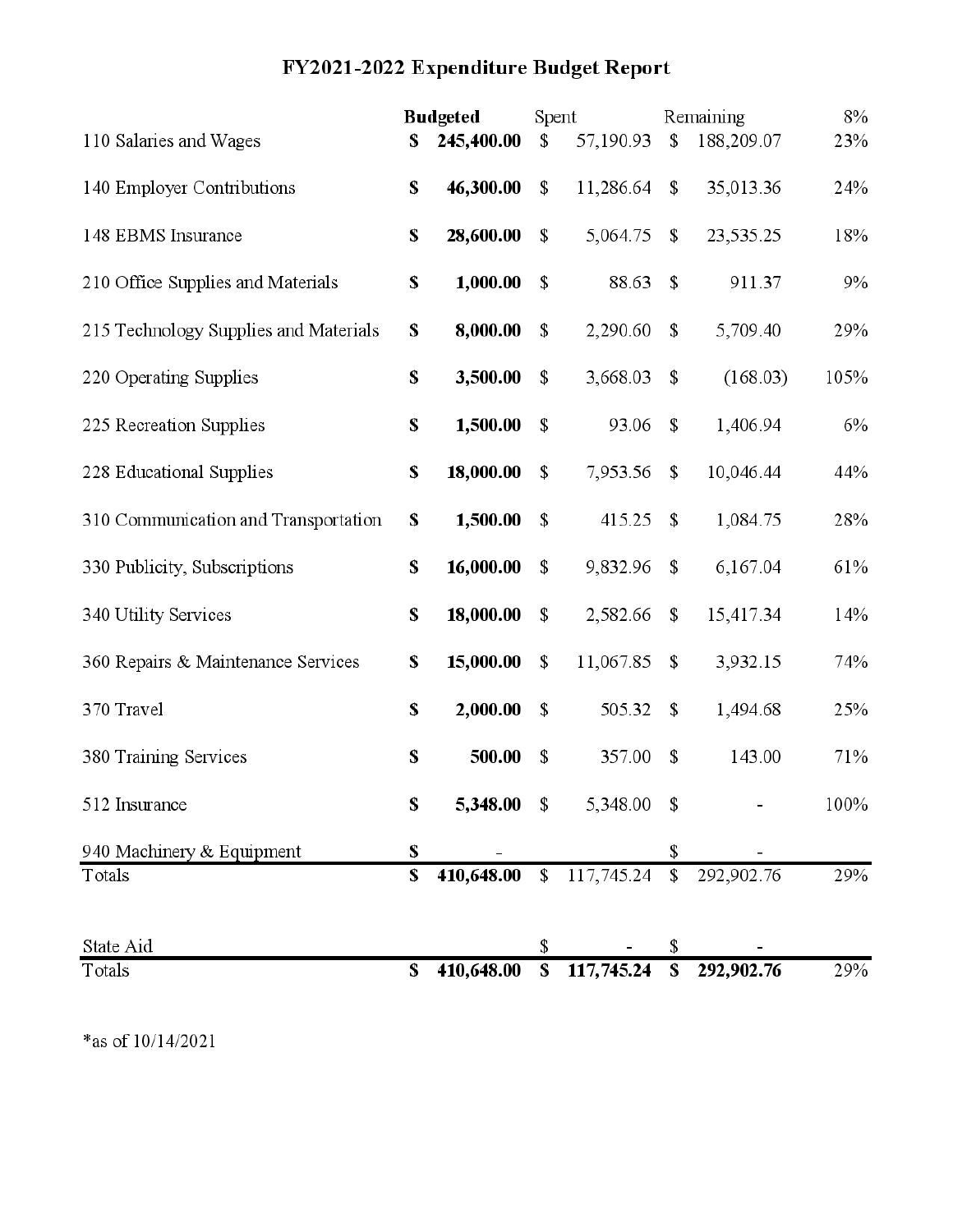#### **Director's Report October 2021**

#### **Lincoln County Library**

Technology Update- Solomon Alcain, IT Director, fixed the internet issue at Libby and has connected the Libby Branch back into the county system. It is my understanding that he is working on a networking blueprint for the branches that will include a security system. I have mentioned to Solomon that we may be able to pay for a temporary employee to help execute his plans when the time comes.

Staff Meeting- We has an all staff meeting on October 8. Topics discussed were updates to Workflows, Holds Sheltering Pilot Program results, Adopt-a-Magazine, statistics, and 1,000 Books Before Kindergarten.

#### **Eureka Branch**

Personnel- Alyssa is working through 2 personnel incidents at the Eureka Branch this month. More information would need to be given in a closed session.

Eureka upgrades- New blinds are set for installation on October 18. New desk, carpet, and shelving are ordered, but no installation date has been set. Goal is to close the Eureka Branch for a week to get everything installed at one time and to paint the interior as well. My hope is to have this complete by the end of the calendar year; however, COVID has slowed down manufacturing.

#### **Libby Branch**

Crate Build-Up in Kalispell- ImagineIf informed Partners that crates were building up from lack of staffing. I talked to the girls, and we agreed to go over twice a week to help process crates. We went over a total of 5 times and worked through almost 250 crates. Imaginelf is now back to being fully staffed.

Photos/Oral Histories- Chelsea and I have been working on labeling the historic photos and oral histories at the Libby Branch. I have spoken with the Libby Care Center about rotating historic photos for resident to view. My hope is that they may give more information about the people and places in the photos. Ultimately, I would like to have them framed and digitized. The oral histories have returned, and Chelsea has been labeling them. Next, we will work on getting the collection ready to submit into the Montana Memory Project.

Early Literacy Training/Programming- Dusty participated in the Ready 2 Read Rendezvous, a state-wide early literacy training. Dusty has also started doing a Story Time at Head Start once a month.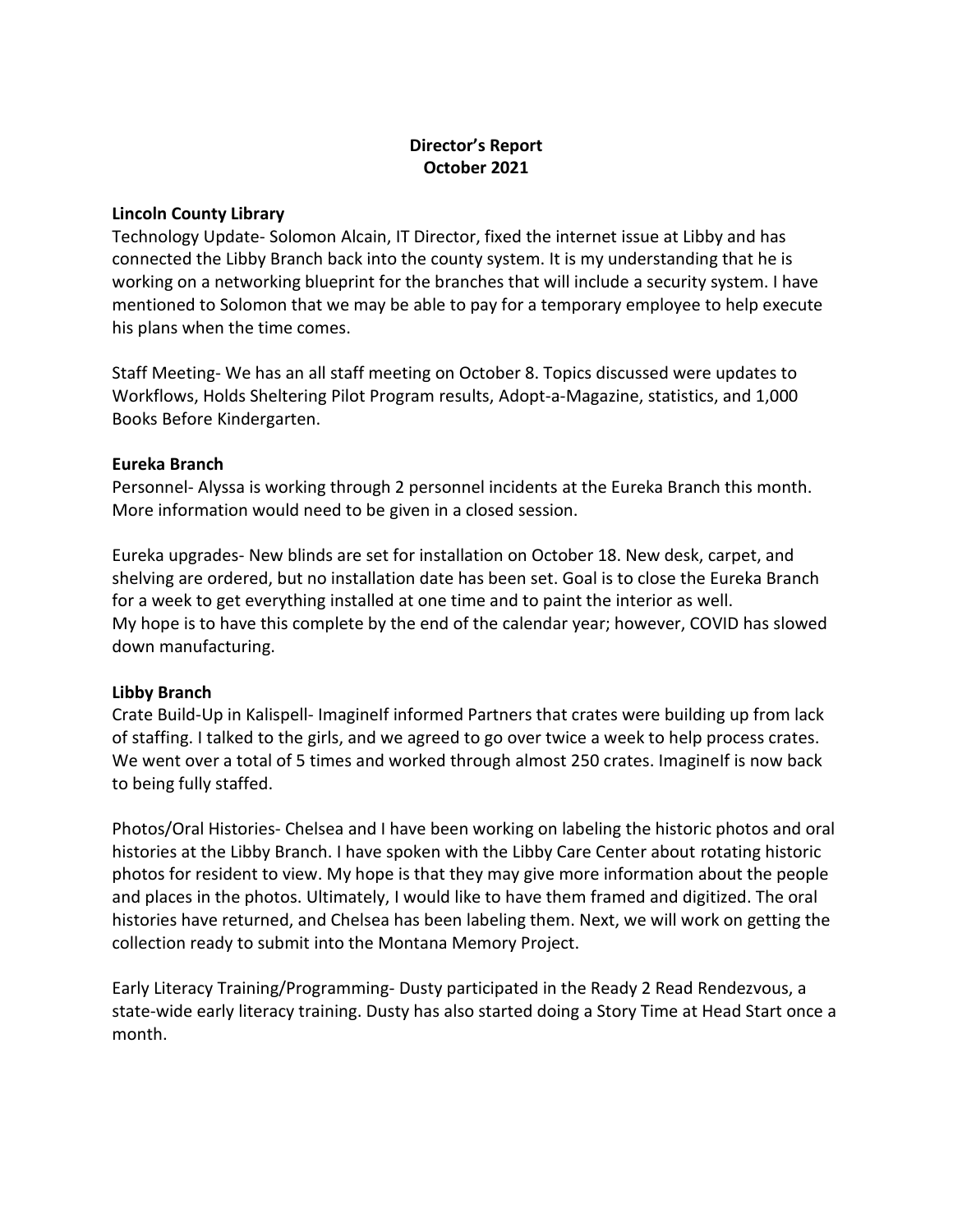Teen Services Training- Dusty is leading a Teen Services Training with Amelea Kim, Lifelong Learning Librarian with the Montana State Library. There are 8 other librarians participating in this training.

Second staff bathroom at the Libby Branch is finally fixed.

We sold the library vehicle to Pioneer Auto.

#### **Troy Branch**

Weeding- Alyssa is weeding the Troy Branch over the next few Mondays.

Teen Visioning Session- Sharee is planning a Teen Visioning Session for late October, early November.